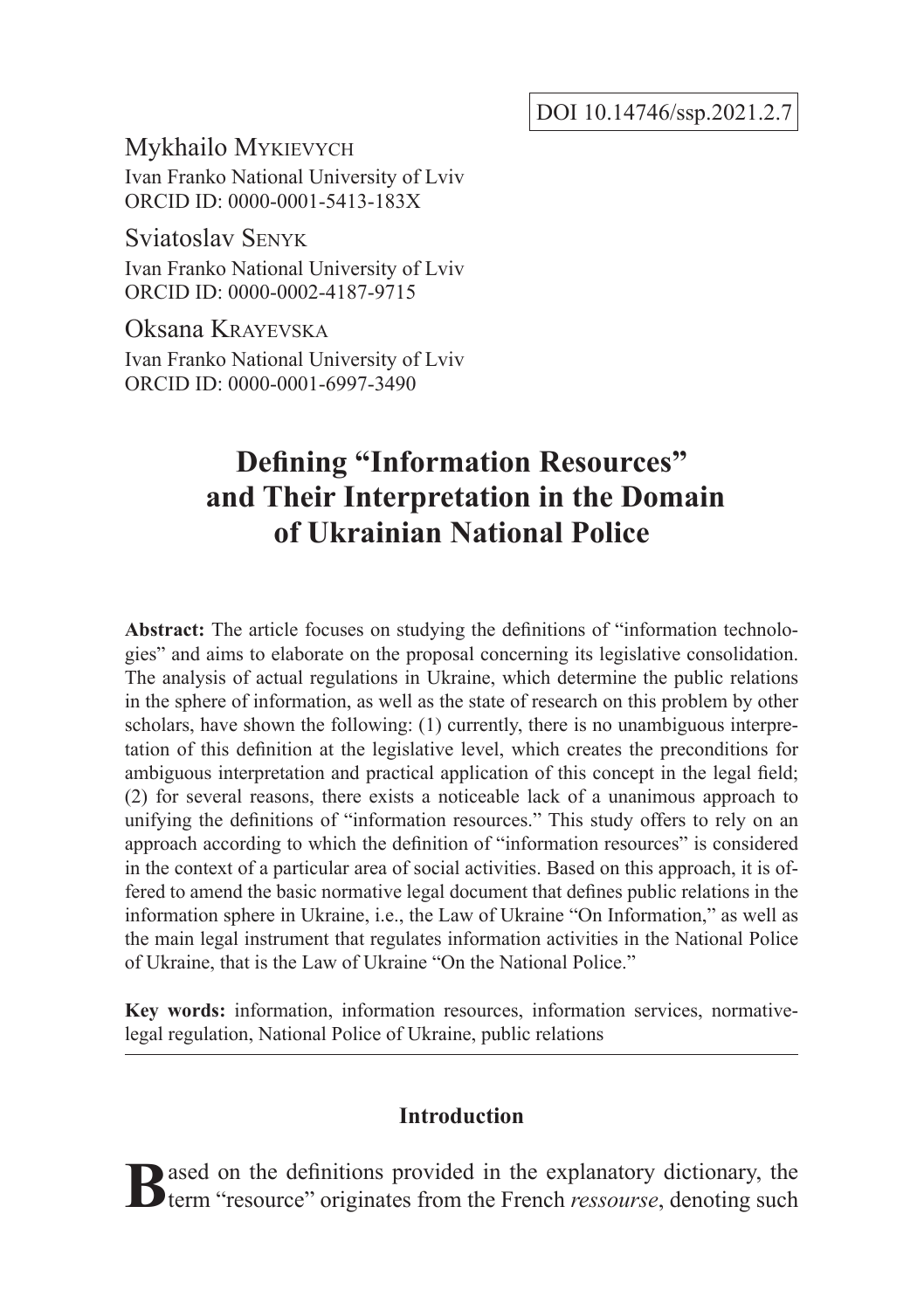aids as cash, valuables, certain supplies, opportunities, sources of income, etc. (Mastyanytsia, 2006, p. 28). In the early 1980s, the notion of information resources gained enormous social currency, even acquiring an autonomous sense, since they contain unique features and exert not only an important but an active and formative influence on social processes. Today, the development of information society and the growing computerization of all social spheres have led to the fact that information resources became essentially one of the most important – if not the most important – resources, as they are the ones that determine the intellectual capacity of their owner. Following this, information resources have become an indispensable component of any activities that enable their further formation, creation, transformation, and use.

Resulting from the adoption of legislation in spheres of information, administration, criminal and civil matters, the term "information resources" has actively been used in the elaboration of different bills, legal acts, and regulations of all levels. For instance, the Law of Ukraine "On National Police" devotes considerable attention to police use of information resources.

In particular, Articles 26–28 define forming and using information resources, and their illicit and unlawful use is thereby enshrined (*On the National Police*, 2015). However, the present-day Ukrainian legislation still lacks a normatively set definition of "information resources," which hinders the full application of the legal norms in determining the responsibility for violating the rules in the sphere of information and their formation, transfer, use, etc.

In this line of reasoning, Article 28 of the Law of Ukraine "On National Police" showcases the norm regarding the liability for illegal use of information resources that cannot be fully implemented.

Considering these and other similar aspects, it is of utmost importance to develop the Ukrainian system of legal instruments to legislate the definition of "information resources," which will ensure its unambiguous interpretation.

The present article aims to propose a set of solutions to this problem, specifically by presenting an insight into the definition of "information resources" and developing recommendations for its legislative consolidation.

## **Regulatory and scientific approaches to defining "information resources"**

In the process of our research, we have encountered a major problem, which lies in the fact that a multitude of definitions has been developed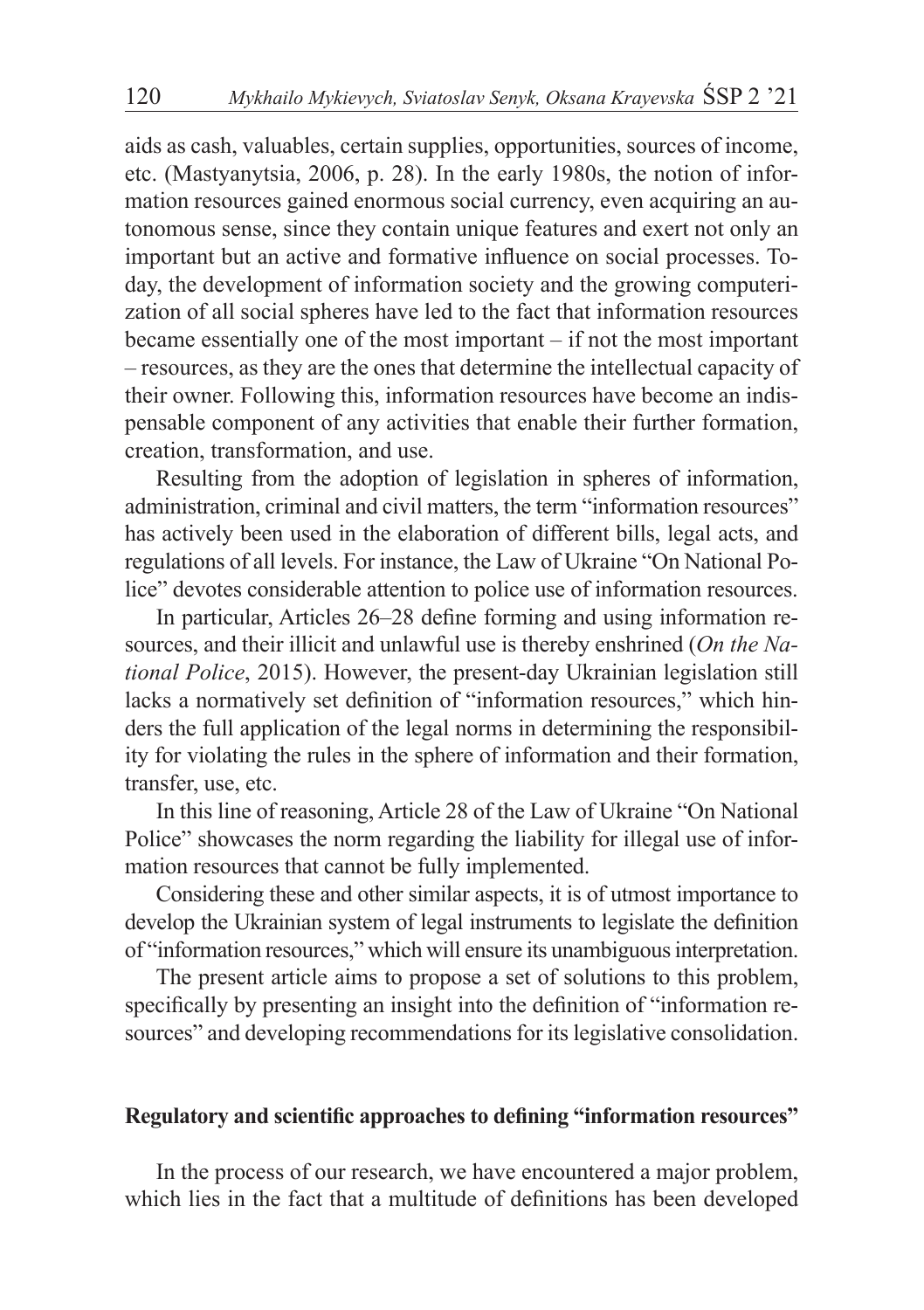to the notion of "information resources" in legal acts and regulations of various levels, monographs, and scholarly publications. The reason for such variation seems to be a lack of one jointly elaborated approach or a single framework among legislators and scholars toward this social phenomenon.

First and foremost, it is worth mentioning that introducing the notion of "information resources" into widespread use could not bypass the lawmakers in the first place. The latter defined this concept in Article 1 of the Law of Ukraine, "About the Concept of the National Program of Informatization." The mentioned normative document singles out information resources into a separate category, defining them as follows: "Information resource refers to a set of documents in information systems (libraries, archives, databanks, etc.)" (*On the National Program of Informatization*, 1998).

Another normative act, "The concepts of forming the system of national electronic information resources" indicates that electronic information resources comprise all "resources, regardless of their content, form, time and place of creation and forms of ownership, which are designed to meet the needs of a citizen, society and state" (*The Concept of the Formation of the System of National Electronic Information Resources*, 2003).

However, the framework document "Procedures for the Protection of State Information Resources as well as Information and Telecommunication Systems" provides the following definition of state information resources: "information is the property of the state, and the need of its protection is determined by law" (*The Procedure for Protecting State Information Resources and Systems of Information and Telecommunications*, 2001).

Under the Law of Ukraine "About the Concept of the National Program of Informatization," the national system of information resources is "a structured base of data and knowledge from various fields of industry, science, culture, education, trade et al." (*On the Concept of the National Program of Informatization*, 1998).

All the same, it is noteworthy that despite the use of the term "information resources," the Law of Ukraine "On information," a founding legal document in the regulatory system of information relations in Ukraine (*On Information*, 1992), does not define the term. This terminological absence in the major legal document, which serves as the ground for preparing and introducing other legal acts and bylaws, sets main preconditions for its various interpretations.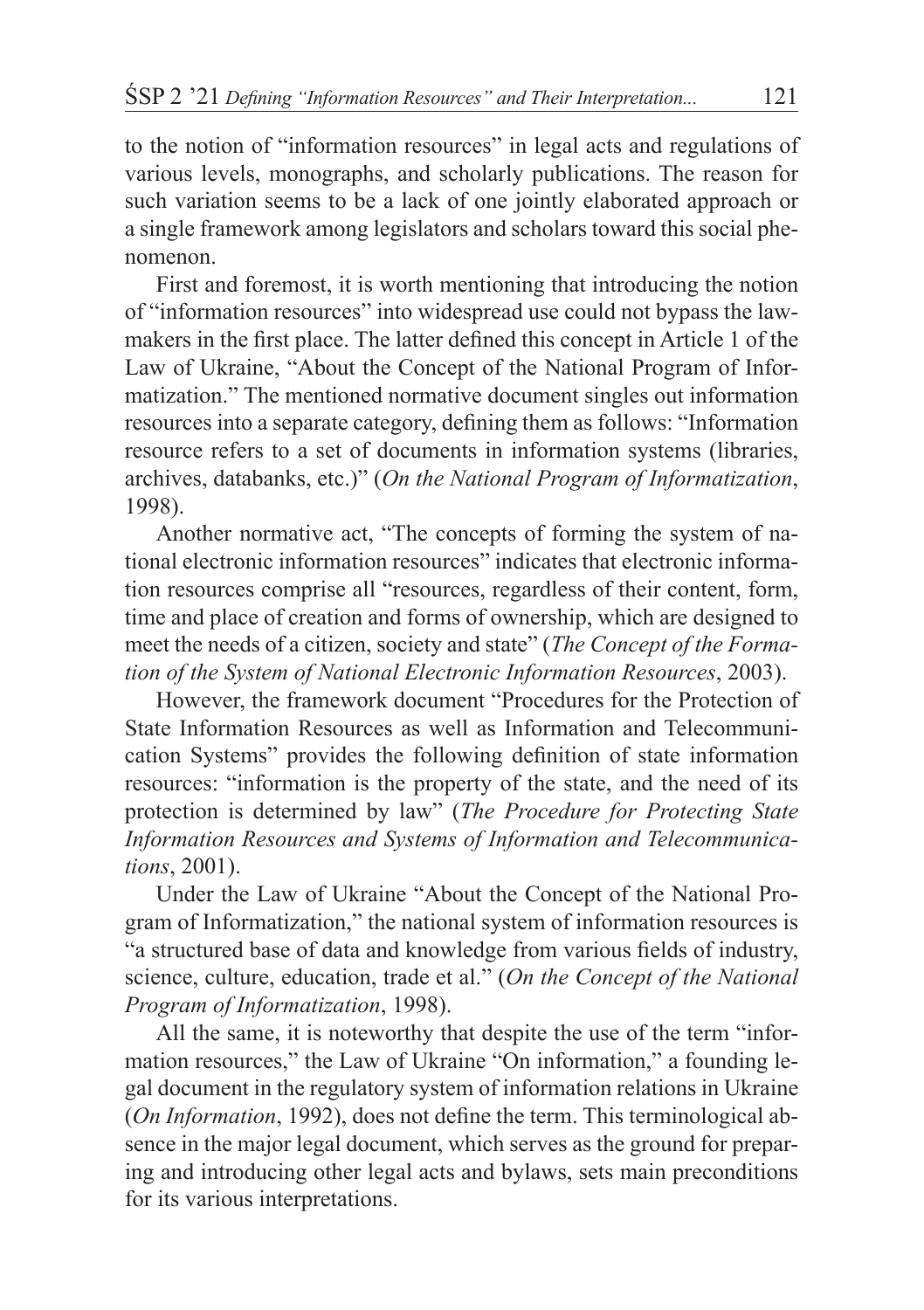Therefore, our concise outline of the existent interpretations of "information resources" in normative legal documents gives us grounds to formulate such interim conclusions: 1) at the legal level, there is no unanimous understanding of the notion; 2) different lines of interpretation, evident in the definitions of "information resources," create preconditions that complicate the development of laws and regulations; 3) ambiguity in the interpretation of the notion of "information resources" does not allow making unambiguous decisions at almost all levels of public relations.

Apart from the lawmakers, a great many Ukrainian scholars took an active part in researching and conceptual reconsidering of "information resources," namely Rena Marutyan (2009, p. 97), Oleksandr Sosnin (2003, p. 16), Borys Kormych (pp. 155–157), Nataliya Lytvyn (2016, pp. 144–146) et al. Without citing their definitions for the sake of brevity, it is important to note that they have contributed significantly to advancing the conceptual framing of the term by offering a range of remarks and substantial commentaries. For instance, Viktoriya Bielevtseva states, "information resources primarily concern information, only then – they are to be treated as a set of documents in the sense of any carrier" (Bielevtseva, 2011, p. 42).

Although the general analysis of scholarship representing different areas, similarly to the provided analysis of the normative legal acts, points to the absence of a unified approach to solving the outlined problem in Ukraine, it also attests to the existence of distinct ways of thinking about the notion of "information resources." This situation calls for addressing the experience of other European states and studying their scholarship. Having analyzed their research, we find it reasonable to highlight the approach to the notion "information resources," elaborated by the German scholar G. Wolfram. Based on ten different ways of interpreting the notion "information resources," provided by other scholars, he underlined that information resources cover not only information but also information technologies and human resources that undertakes information processing (IT specialists, documentation specialists, archivists, and others) (Sydorenko, 2018, p. 169).

Summarizing the definitions of "information resources," presented in legal acts, which regulate the social relations in the sphere of information and the lines of reasoning, put forward by different scholars, it is possible to conclude the following: the legal interpretation of "information resources" as a depository of documented information does reflect an array of documents as their key aspect. However, it does not provide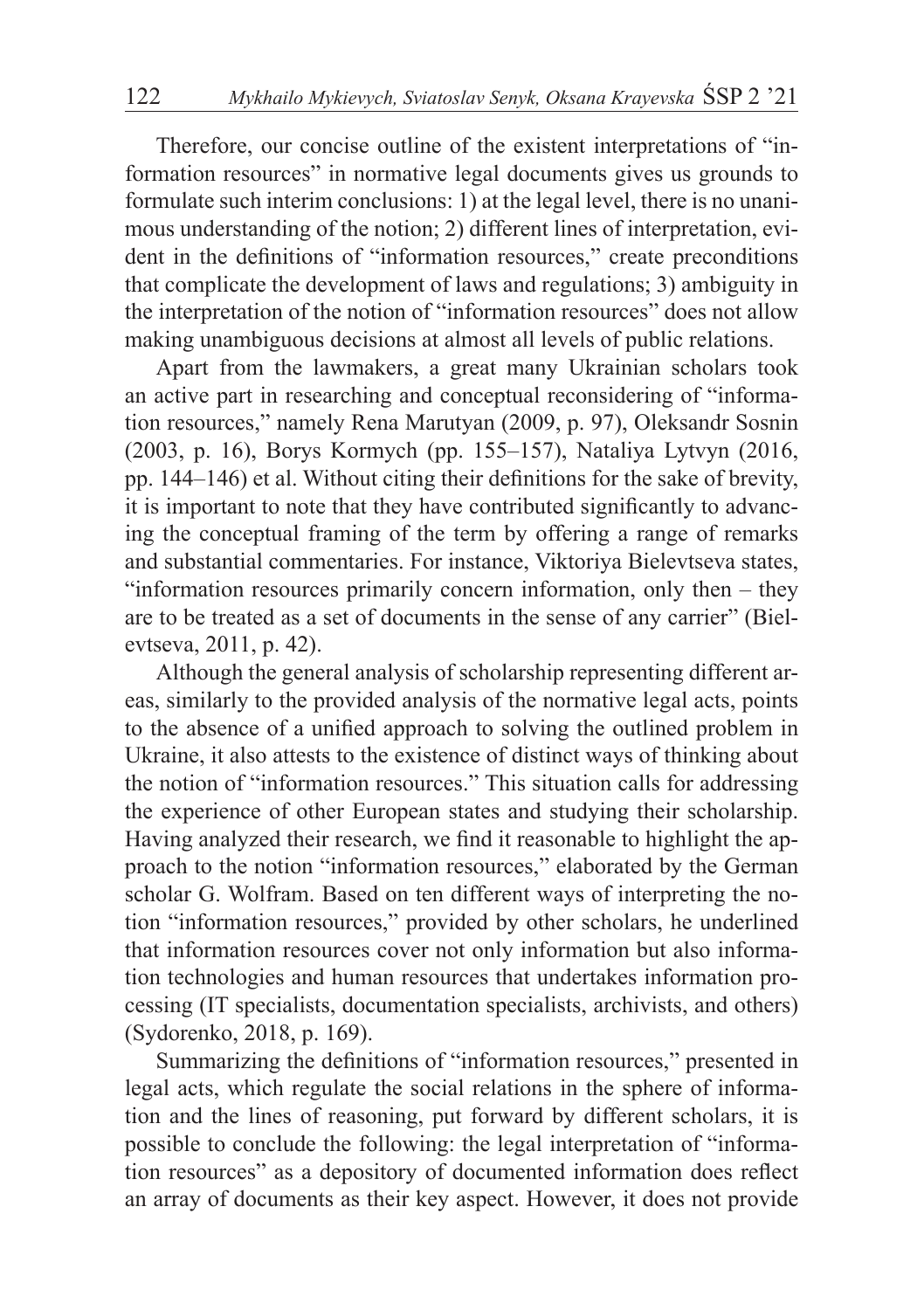a thorough legal interpretation of its constituents. As far as the aspect of documentation flow is concerned, it does not entirely represent the notion. It is expedient to include modern information systems, technologies, the digitalization processes,<sup>1</sup> and even the personnel responsible for information processing under the notion of information resources.

On the other hand, the analysis of approaches to the definition of "information resources," as well as the results of studies held by the scholars in various fields of social sciences, still do not make it possible to unify this multisided concept, formulate and enshrine a single universal definition of "information resources" in regulations, and thus elaborate their clear-cut, objectively substantiated classification.

The analysis held for the present paper brings to the fore that three main factors stipulate such a situation. First, the term "information resources" has been actively used in theory and practice within different spheres of human activities. Secondly, a broad spectrum of senses has been gradually added to the definition. And finally, a constituent of this definition, that is, the term "information," cannot be precisely explained (in its strict sense) following the theory of information (Podlevskyi, Rykaliuk, 2018, p. 9).

In other words, having generalized the cited statements from legal acts and scholarship, a set of factors has been observed that explain the inexistence of the unified definition of "information resources," which enables us to make a claim about the current relevance to search and elaborate new approaches to this problem.

The present study posits that one way forward would be to examine the definition of "information resources" in the framework of a certain sphere of human activities. Furthermore, there have been some developments in this line of reasoning.

For instance, such an approach has been applied to the definition of "library resources" in the Law of Ukraine "On Libraries and Library Services" regarding information resources of libraries. Under this regulation, as Article 10 states, the definition of "library resources" is determined as

<sup>&</sup>lt;sup>1</sup> Digitalization refers to the intensive reliance of the physical world on electronic-digital devices, means, systems and the establishment of electronic and communication exchanges between them, which actually allows the integrated interaction of virtual and physical, i.e. it creates cyberspace (*On approval of the Concept of Developing Digital Economy and Society of Ukraine for 2018–2020 and approval of the action plan for its implementation* (2018), Order of the Cabinet of Ministers of Ukraine, 17 January, https://zakon.rada.gov.ua/laws/show/67-2018-%D1%80).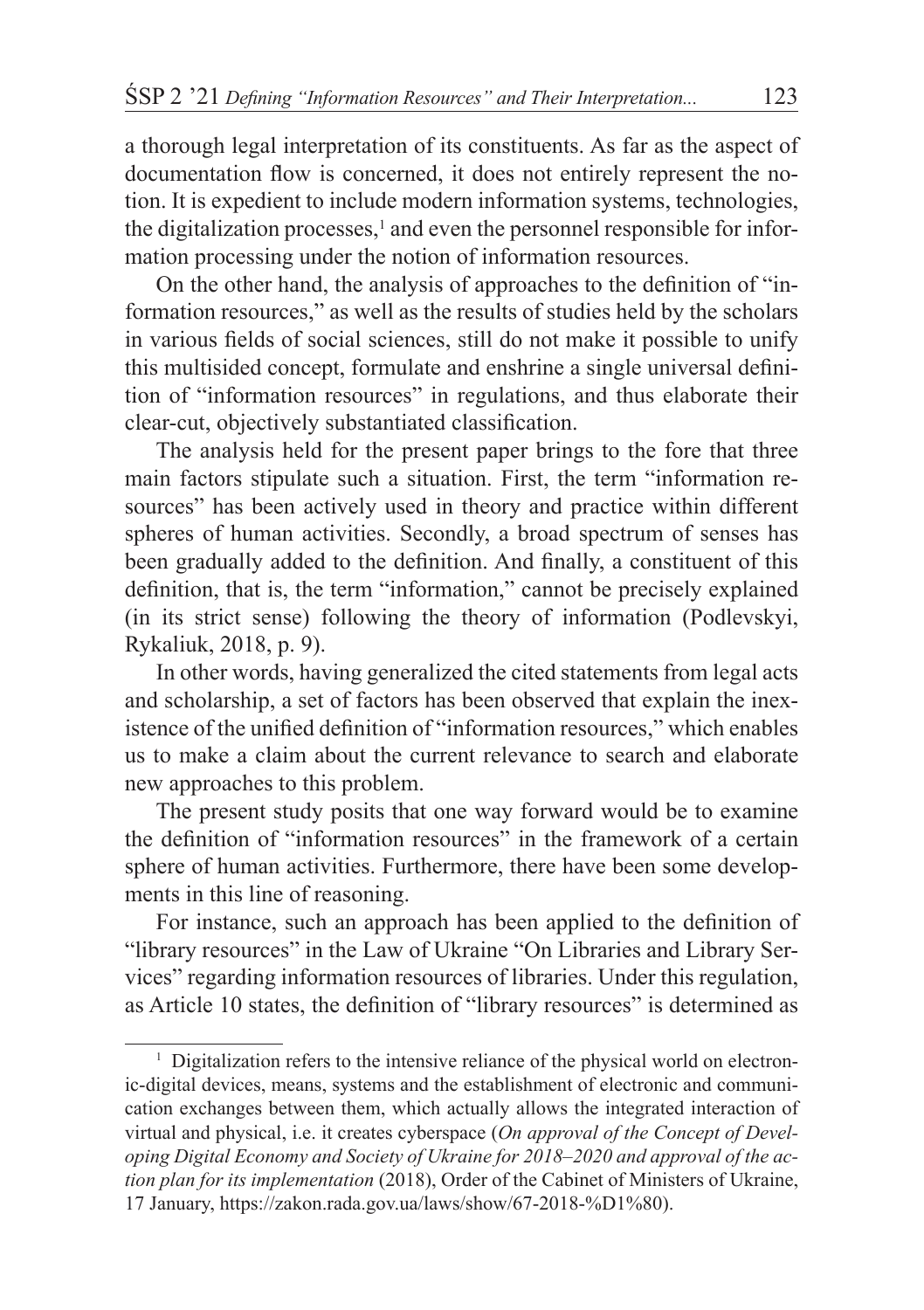an integral part of the definition of "information resources," the former further identified as "organized library funds of documents on various media, databases, network information resources, reference and search engine, means of logistics, storage and transfer of information" (*On the Library and Library Services*, 1995).

A rather similar approach is used in another legal document. Recognizing the importance of defining the concept of "information resources" in the process of preparing bylaws, which govern the information activities of the National Police of Ukraine and the Ministry of Internal Affairs of Ukraine, "Information Portal of the National Police of Ukraine" (IPNP) attempted to provide a normative definition of the notion from the perspective of information services of National Police of Ukraine and presented it in the enforced Regulation on the information and telecommunications system. This document states that "information resources of the IPNP system refer to the information, generated in the process of police operations and used for the formation of the following: temporary data sets, created in the process of the police operation and used to fill and maintain up-to-date databases, or (banks) of data, integrated into the UIS MIA [Unified information system of the Ministry of Internal Affairs] and defined by Article 26 of the Law of Ukraine 'On the National Police;' databases in the field of management relations, necessary for the execution of the duties, assigned to the police; databases needed to ensure the daily activities of the police in the field of labor relations, financial support and document management" (*On the adoption of the Regulation on the Information and Telecommunication System "Information Portal of the National Police of Ukraine"*, 2017).

Even though such definition is, from our perspective, quite limiting and does not include a range of other important components of information resources that have been elicited, among them – information systems, technologies, etc., and thus needs further enhancement, it can be still considered sufficient for the normative formulation, given the formation and use of information data by a separate, departmental integrated information and telecommunications system. Moreover, this case of its use in the normative legal act repeatedly justifies the need and correctness of our statement about reconsidering the notion of "information resources" according to a certain area of human activities.

Analyses held on regulations governing information activities in many areas in Ukraine show that these documents often use the term "information resources" without including the interpretation of this definition.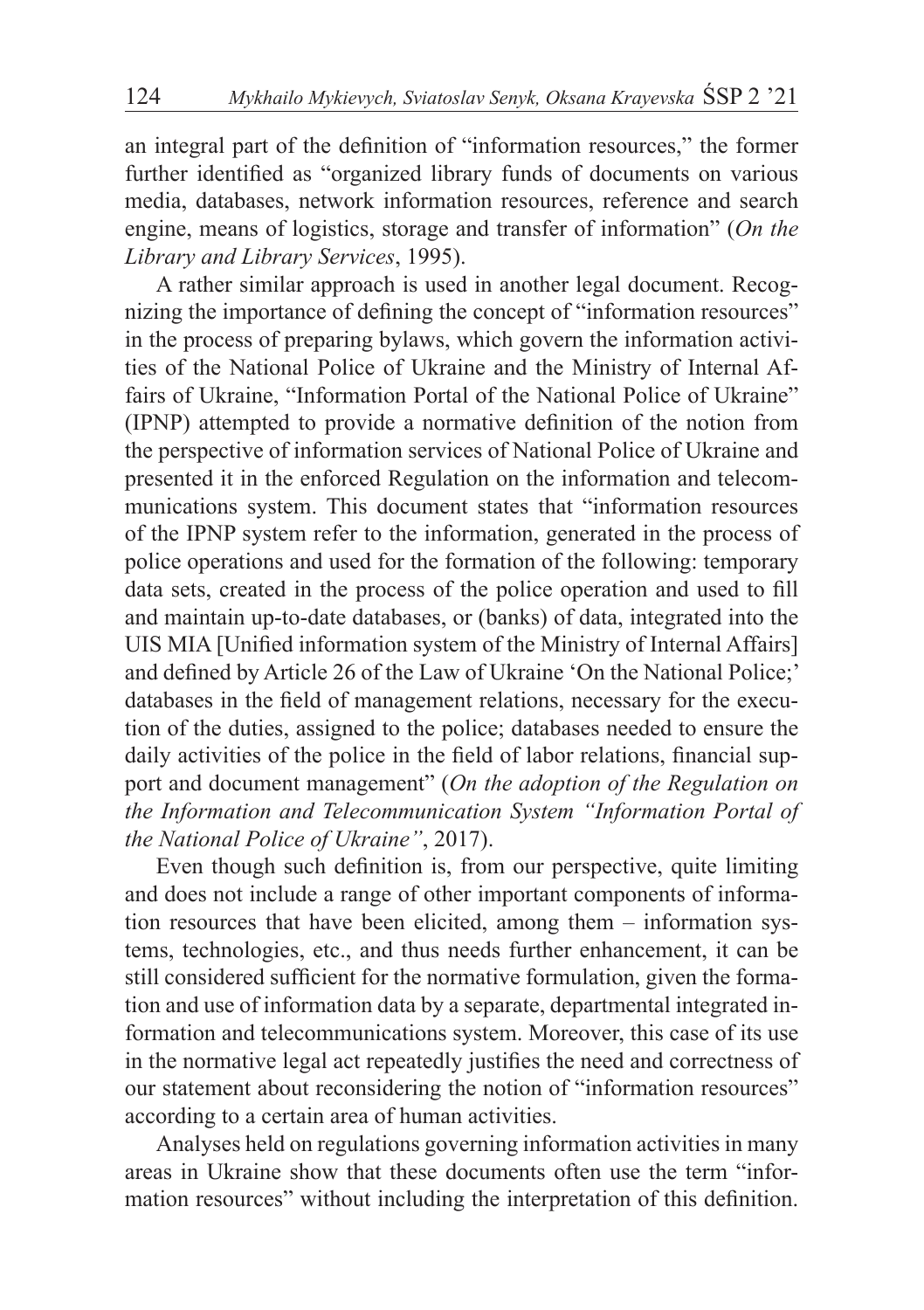Presently, the reason for this lies in two aspects. First of all, during the preparation of regulatory support for information activities in a particular area, its developers believe that the definition of "information resources" can take any interpretation (or one of the interpretations), which have already been normatively defined in other legal acts (some of them are listed above); secondly, our proposal to develop the definition of "information resources" following a certain area of public activity has not been enshrined in law yet.

Therefore, in order to correct the situation that has developed in the modern Ukrainian legislation regarding the raised issues, we propose to take the following steps:

- 1. To introduce changes to the basic legal act in the regulation of information relations in Ukraine, namely to the Law of Ukraine "On Information." It is recommended to indicate in Article 1 (Definition of terms) the following: information resources represent information, information technologies, knowledge bases, etc., the specification of which is determined by regulations governing information relations in a particular field.
- 2. To integrate the definition of the notion of "information resources" to the normative legal acts that regulate information activities in a certain sphere of public activity (for example, to the Laws of Ukraine "On the National Police," "On the Security Service of Ukraine," "On the State Border Guard Service of Ukraine," etc.).

Due to the limited size of our publication, the next part of the article explores the definition of "information resources" given the activities of the National Police of Ukraine and proposes its interpretation to amend the Law of Ukraine "On the National Police."

# **Processing of information resources by the national police of Ukraine**

To present a full and comprehensive study of the definition of "information resources" given the information activities of the National Police of Ukraine, it is necessary to analyze in detail the legislation governing their operation and public relations in this area. It is assumed that the administrator of information resources, information and telecommunications systems (subsystems), technological and software tools for ensuring their functioning is an entity that has full responsibility and authority to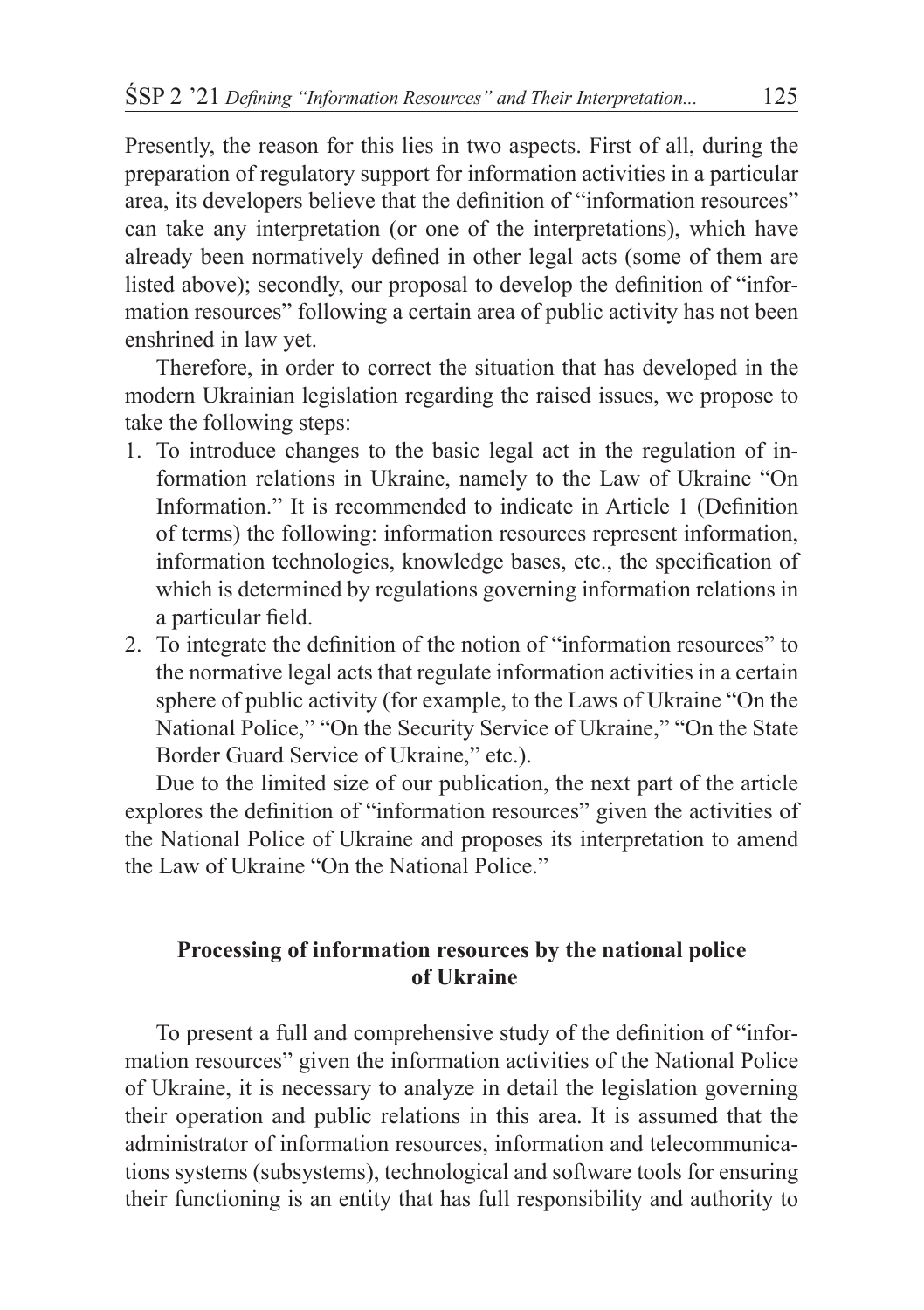own, use and distribute them (in our case, the National Police). In contrast, a consumer is an entity that addresses the administrator through the relevant information system or an intermediary to obtain the information one needs for further use.

The main legal act that regulates the information services of the National Police of Ukraine is the Law of Ukraine "On the National Police." It attaches great importance to the designation of the powers of the National Police in the field of information circulation, information and analytical support, formation, and use of information resources (Senyk, 2017b, pp. 243–244). Consequently, as stipulated in Article 25 of this Law, the police have the following responsibilities and rights within their information and analytical activities:

- to fill databases (banks of data), integral to the structure of Unified Information System (UIS) of the Ministry of Internal Affairs of Ukraine;
- to use databases (banks of data) of the Ministry of Internal Affairs of Ukraine and other state bodies;
- to conduct information-analytical and information-search activities;
- to cooperate and exchange information with state and executive authorities of Ukraine, law enforcement agencies of foreign countries, and international organizations.

In addition, it is underscored that "the police can create their own databases needed to ensure the daily operation of police institutions and agencies in the field of labor, financial, managerial and document management relations, as well as can set up interdepartmental information and analytical systems, which are necessary to perform their duties" (Section 2, Article 25).

It is worth noting that by the term "information system" here and further in the paper, we mean the organized system of data processing through accumulation, storage, updating, search, and display (Senyk, Kernytsky, 2008, p. 34), which is essential for the efficient functioning of the providers of information services during the creation, dissemination, receipt, storage, and processing of information (Tsymbaliuk, 2010, p. 32). Following this, key components of the information system are the following: information, required to perform management functions; staff, having the obligations to ensure the effective functioning of the information system; technical means; methods as well as procedures for collecting and processing information (Shorokhova, 2017a, p. 133).

On the whole, the information services of the National Police of Ukraine are aimed at managing social and public relations related to the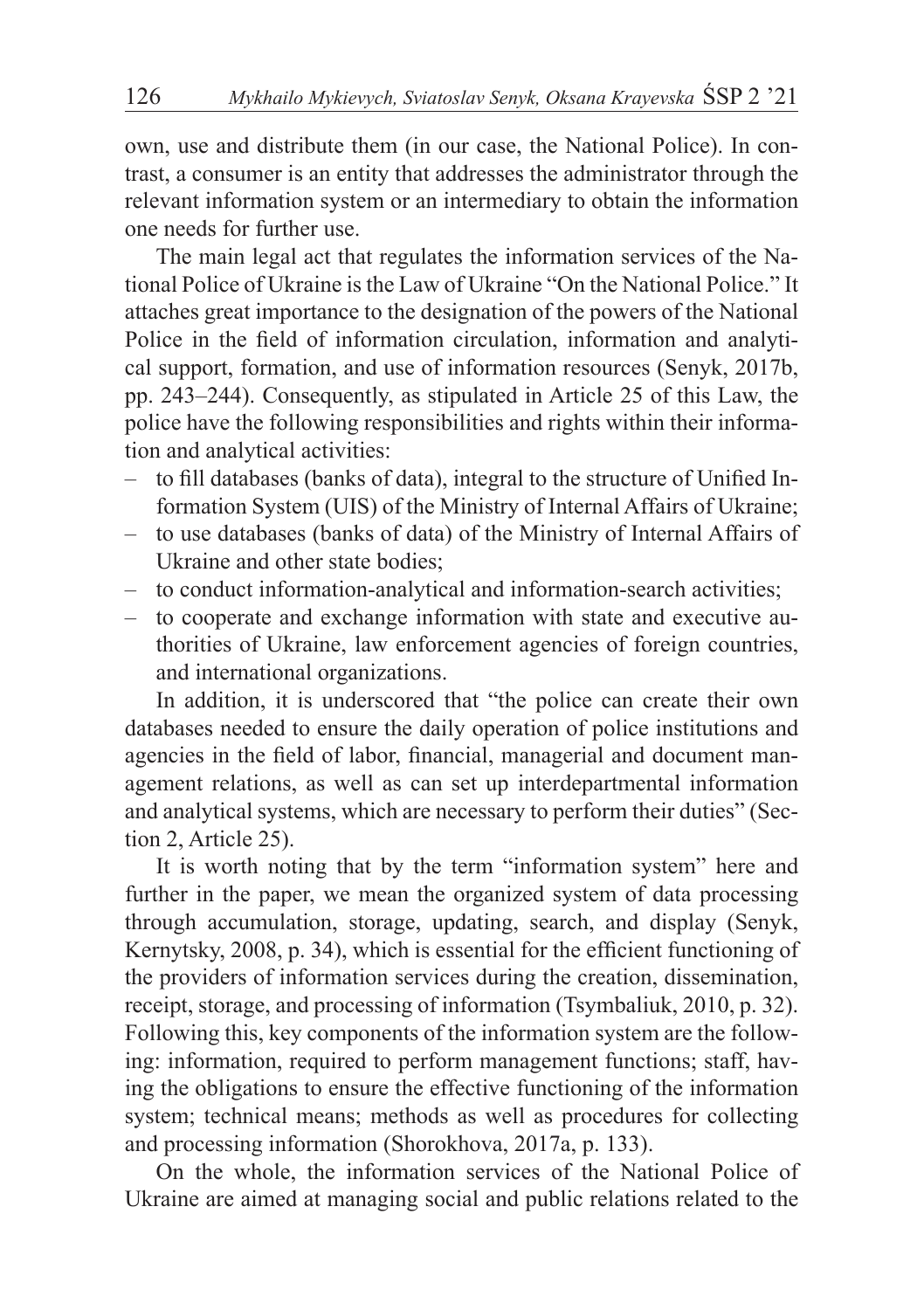collection, formation, processing, storage, transmission and use of information resources, management of the processes of information creation and provision of services related to its use, development, and application of innovative technologies when dealing with information products, their transfer employing information and telecommunication systems, maintenance of information protection.

It is of vital importance to underline that information resources of the National Police consist of the objectively generated sets of data with direct relevance to individuals, legal violations, or other events that have been accumulated in the course of operational activities and provision of services of the police within the framework and procedure determined by the duties put on the police, under the current legislation.

In turn, Article 26 of the Law of Ukraine "On the National Police" specifies the powers of the police in the sphere of information resources. According to it, the police's responsibilities include filling and maintaining the information resources and databases (banks of data) up-to-date, which are included in the Unified Information System (UIS) of the Ministry of Internal Affairs of Ukraine. These data banks cover such categories as individuals, events, facts, and items of material value.

Besides, when entering materials into the databases (banks of data) on individuals detained under suspicion of committing offenses (in case of administrative detention, detention based on the instructions of other law enforcement agencies, detained individuals by pre-trial investigation bodies, or people under house arrest), the police are to provide collection and accumulation of multimedia data (photos, videos, sound recordings) and biometric information (fingerprints, DNA samples).

The formation of information resources is one of the main tasks in the activities of the National Police. The formation of information resources is usually understood as creating new types and forms of information resources based on the acquired knowledge, data, information, and results of analytical activities, etc. In order to form new information resources, it is necessary to conduct a complete and thorough analysis of data, knowledge, and information that will be used in the resource and determine the interrelations therein. This problem is one of the key ones while introducing automated information resource generation systems into the operations of the National Police.

The way the National Police forms their information resources is heavily influenced by the granted legal support, which must create effective working conditions and quality information support that will assist in solving both strategic and situational tasks in the service.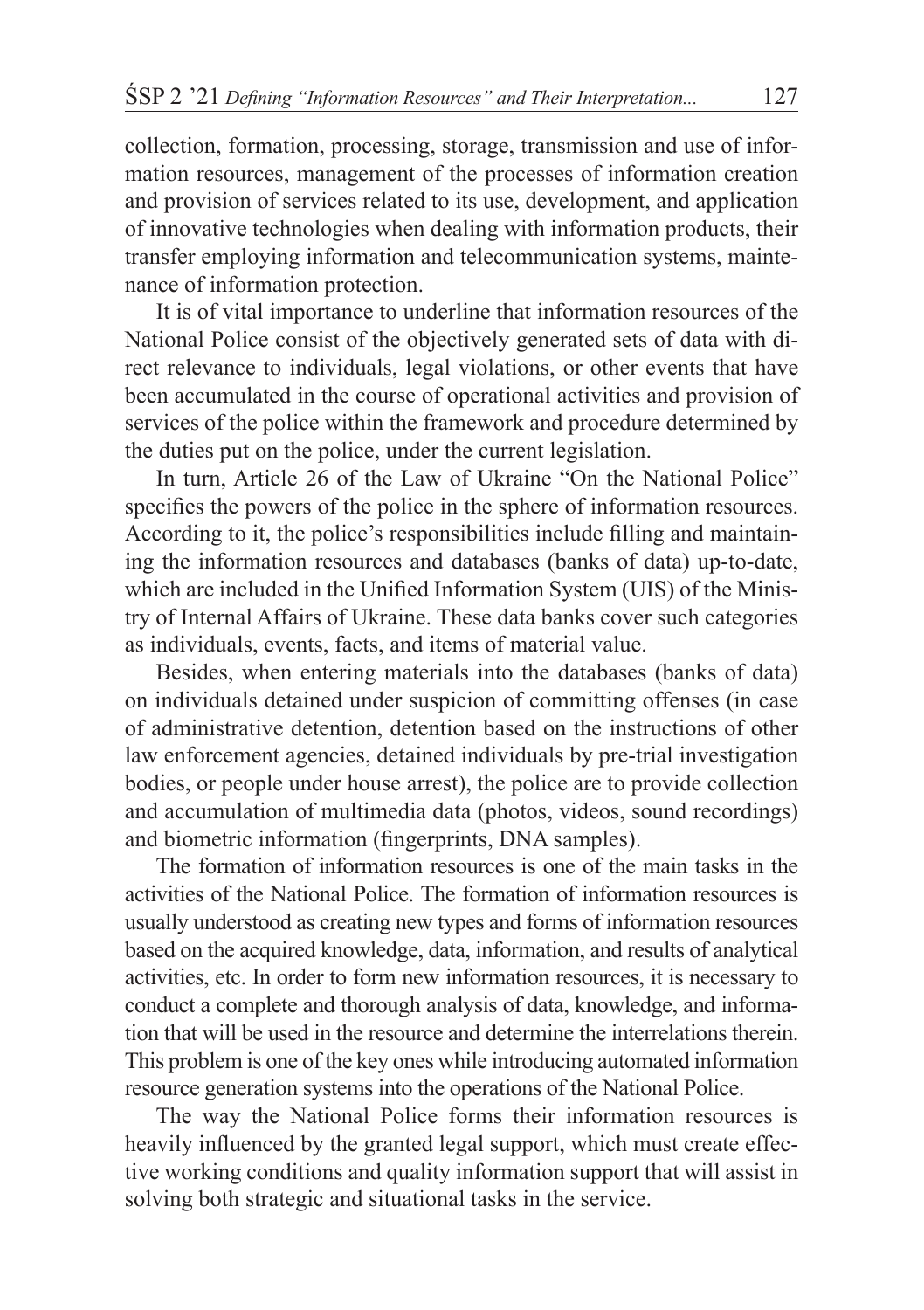It is also imperative to understand that the present-day information processes have a great influence on the formation of information resources (Senyk, 2017a, p. 213), which has an impact on the development of modern information, technological and technical means of information transfer, processing, use and implementation in the operations and services of the National Police. The issues of ensuring the security of information resources are also of utmost importance.

Given the important role of information resources in ensuring that the police fulfill their responsibilities to society, the Ministry of Internal Affairs of Ukraine and other public authorities should create conditions and appropriate mechanisms for quality formation, development, and effective use of information resources, as well as ensure an effective system of their management.

When forming a management system of information resources, it is essential to attend to its integrity, consistency, hierarchical structure, stability of work and organization, and protection and provide the possibilities of its connection with other systems. Aside from that, it is advisable to consider the characteristics of information resources, the means of their processing and transmission as objects of management.

Information resources of the National Police belong to the state information resources (*On the adoption of the Regulation on the Information and Telecommunication System "Information Portal of the National Police of Ukraine"*, 2017). Such information is not subject to dissemination or transfer to other entities if it is not provided by law.

In addition to the formation, an important aspect of information services and information-analytical activities of the National Police of Ukraine is the use of information resources. This area is regulated by Article 27 of the Law of Ukraine "On the National Police," which accounts for the following:

- 1. The police are granted "…direct operational access to information and information resources of other public authorities in compliance with the Law of Ukraine 'On Personal Data Protection'" (*On the Protection of Personal Data*, 2010).
- 2. Information about the access to the databases (banks of data) must be registered and stored in the information processing system, including information on the individual who gained access and learned the content of the obtained information.
- 3. Every action of an individual concerning the obtaining of information from information resources, as provided in Article 26 and Article 27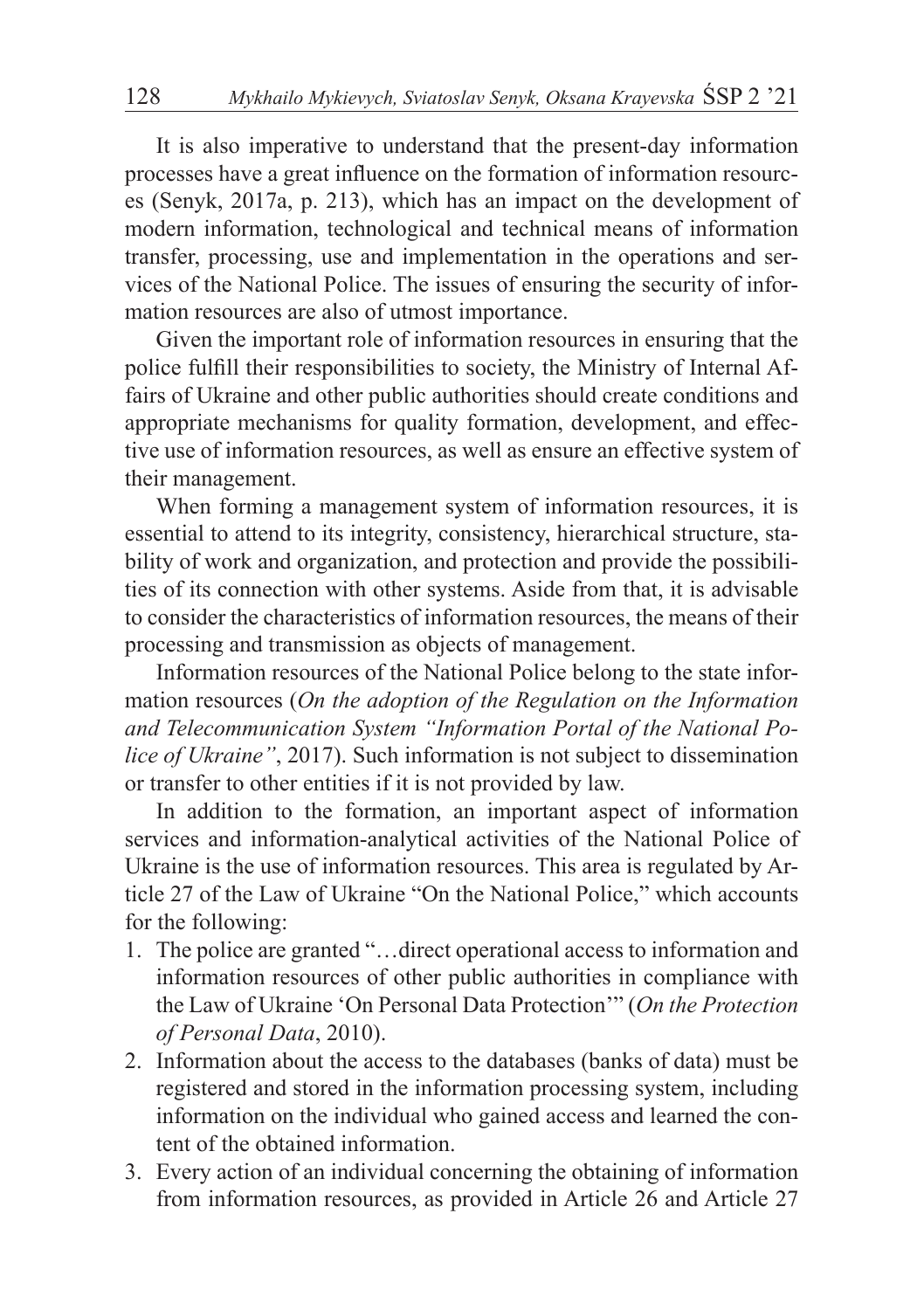of this Law, shall be registered in the corresponding electronic journal, and its maintenance is entrusted to the information technology department of the Ministry of Internal Affairs of Ukraine.

Thus, the legal access to the generated information resources and their use by the National Police is provided solely to perform official duties and in full compliance with the current legislation and public standards.

Under items 2 and 5, Section 1 of the Article 16 of the Law of Ukraine "On National Police" (*On the National Police*, 2015), the procedure for granting police units access to information resources and their admission to internal exchange of information, i.e., within the system of the Ministry of Internal Affairs, shall be determined by the orders of the Minister of Internal Affairs. For instance, under the Procedure for organizing the access to information resources during the information exchange between the Ministry of Internal Affairs of Ukraine, the State Migration Service of Ukraine and the State Border Guard Service of Ukraine, approved by the Order No. 920 of the Ministry of Internal Affairs of Ukraine as of September 26, 2013 (*On the approval of the Procedure for organizing the access to information resources during the information exchange between Ministry of Internal Affairs of Ukraine, the State Migration Service and the State Border Guard Service of Ukraine*, 2013), cooperation and exchange of information between the Ministry of Internal Affairs of Ukraine, the State Migration Service of Ukraine and the State Border Guard Service of Ukraine, aimed at providing the access to relevant information resources, takes place by forwarding requests from one institution to another or by registering authorized officials of the mentioned three state institutions as users of the existent information systems (Sokurenko et al. (eds.), 2016, p. 122).

The procedure for exchanging information resources between foreign state institutions and law enforcement agencies is based on relevant interdepartmental legal instruments, international agreements signed by Ukraine, and cooperation agreements between the Ministry of Internal Affairs of Ukraine and the authorities of these states (Shorokhova, 2017b, p. 171).

According to the current legislation, information resources are used by the National Police to exercise the following functions: to obtain data on accounting practices at all times (24/7); to retrieve integrated information; to ensure cooperation and exchange of information between separate institutions, divisions, and police services; to prepare information-analytical overviews and reports to the top officials of the Ministry of Internal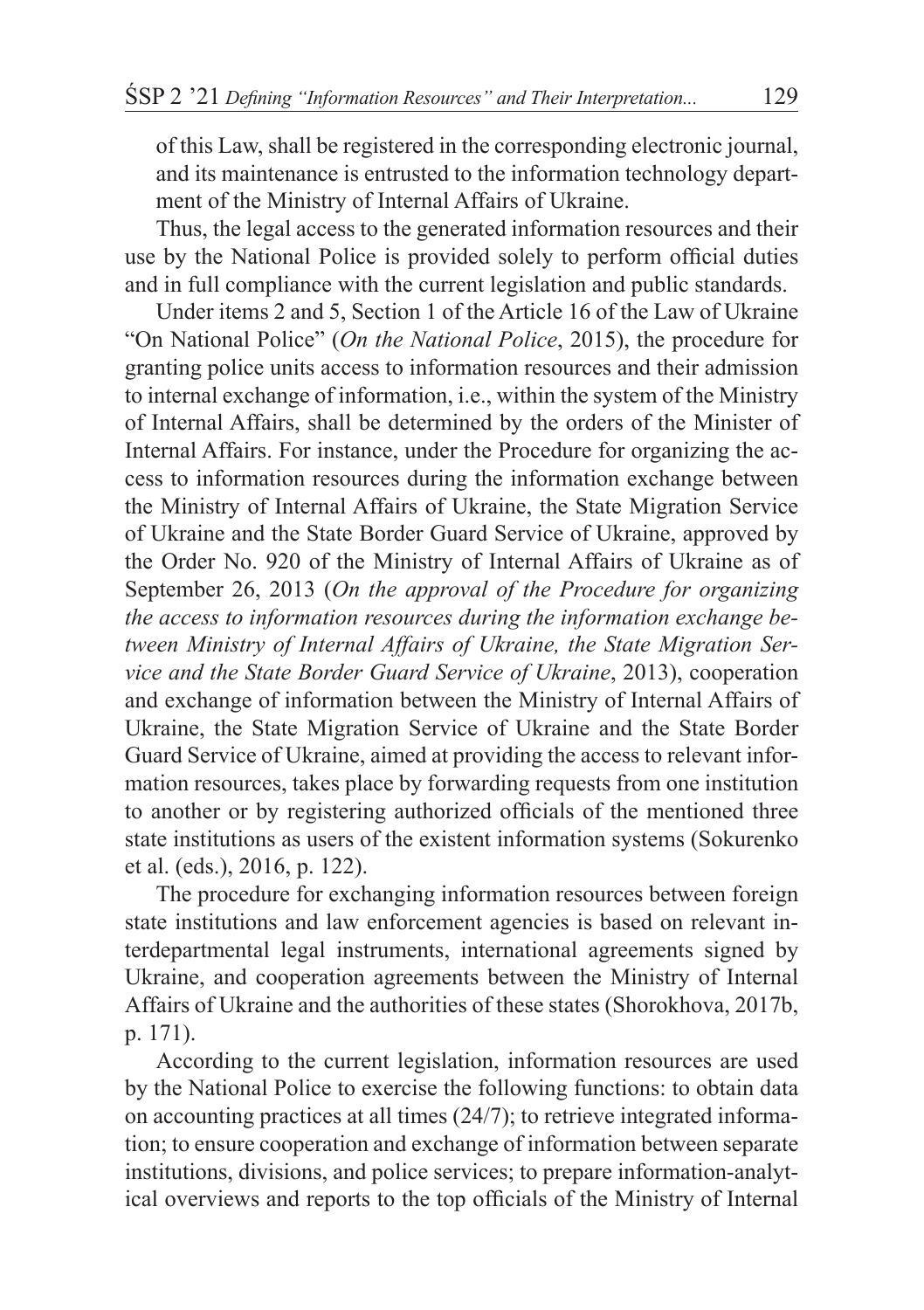Affairs or police on the availability of a certain level of information in the integrated specialized information-search systems following the required format; to submit reference and statistical data to state authorities of Ukraine, law enforcement agencies of other states (Minka, 2017, p. 157).

One of the main objectives that can be reached while using information resources is to establish links, dependencies, patterns, and the interrelation between crime, criminal offenses, the operations of the National Police, and the factors that determine them. In doing so, the National Police create appropriate information systems and subsystems involving artificial intelligence. These information systems (and subsystems) of operational-search and centralized accounting are created in order to provide efficiency in the operational and service activities of the National Police.

All in all, it can be stated that the following aspects are to be taken into consideration in the framework of formulating the definition of "information resources" in the context of the services provided by the National Police of Ukraine:

- information processes that affect the development of modern information, technological and technical means of information processing and their introduction into the operations and services of the National Police;
- the processes of forming the management system of the information resources of the National Police;
- the status of information resources that undergo the processing by the units of the National Police;
- the issues of information exchange with other state and non-state institutions;
- the results of the normative-legal examination of the activities of the National Police of Ukraine in the sphere of information processing;
- the results obtained in the analysis of the existing normative-legal and scientific interpretations of the definition of "information resources," as well as distinct standpoints of scientists regarding this phenomenon;
- our approach and statements about the need to develop the notion of "information resources" in the context of a particular area of public activity, etc.

Considering the mentioned aspects, we suggest interpreting the notion of "information resources" in the sector of the National Police in the following way: "information resources of the National Police refer to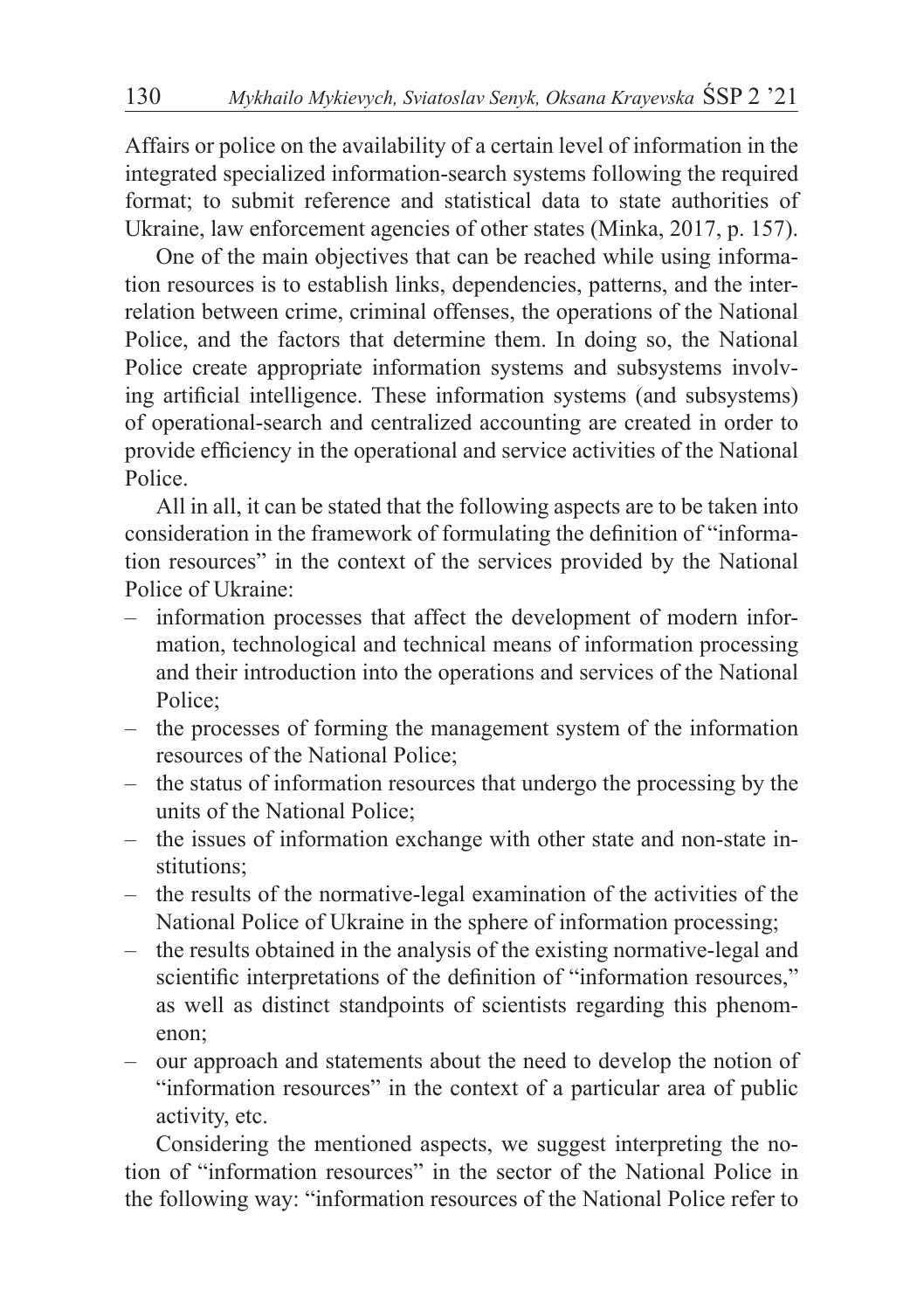individual documents and their arrays, the results of intellectual, creative, managerial, information and analytical activities of staff, banks and databases, information and telecommunications systems (and subsystems) as well as technologies, archives and other funds that contain data (information), recorded on appropriate information media, and which are regarded as the objects of property rights of the National Police of Ukraine, having the proper consumer value."

## **Conclusions**

Overall, it may be necessary to state that modern processes of social computerization have led to the need for legal interpretation of the definition of "information resources" to unambiguously apply it in the further development of social relations in the information sphere.

Summarizing the results of the studies devoted to this problem, held by scholars from different countries and experts in various fields of knowledge, we concluded that there had been no unanimous approach to unifying the definition of "information resources." What is more, this notion is actively used in the theory and practice of various spheres of social activities, and it is constantly conceptually extended in the process of knowledge enhancement, primarily due to the rapid development of information technologies. The key component of this notion, the term "information," cannot be strictly defined as well, as the information theory puts forward.

Such observation gave grounds to propose reconsidering the definition of "information resources" through the lens of a certain area of public activity. There is a need to amend legislative acts governing public relations in the information sphere to implement such an approach. It primarily applies to the fundamental normative document in this area, the Law of Ukraine "On Information." In particular, we suggest adding to Article 1, "Definition of terms," the following statement: "*information resources* are the information, information technologies, knowledge databases, etc., the specification of which is determined by regulations governing information relations in a particular field." Based on this interpretation, a need to amend some legislation governing public relations in the information sphere will arise. One of such acts would be the Law of Ukraine "On the National Police."

Considering the results of a detailed and comprehensive study of the regulatory and legal support of the National Police of Ukraine in the field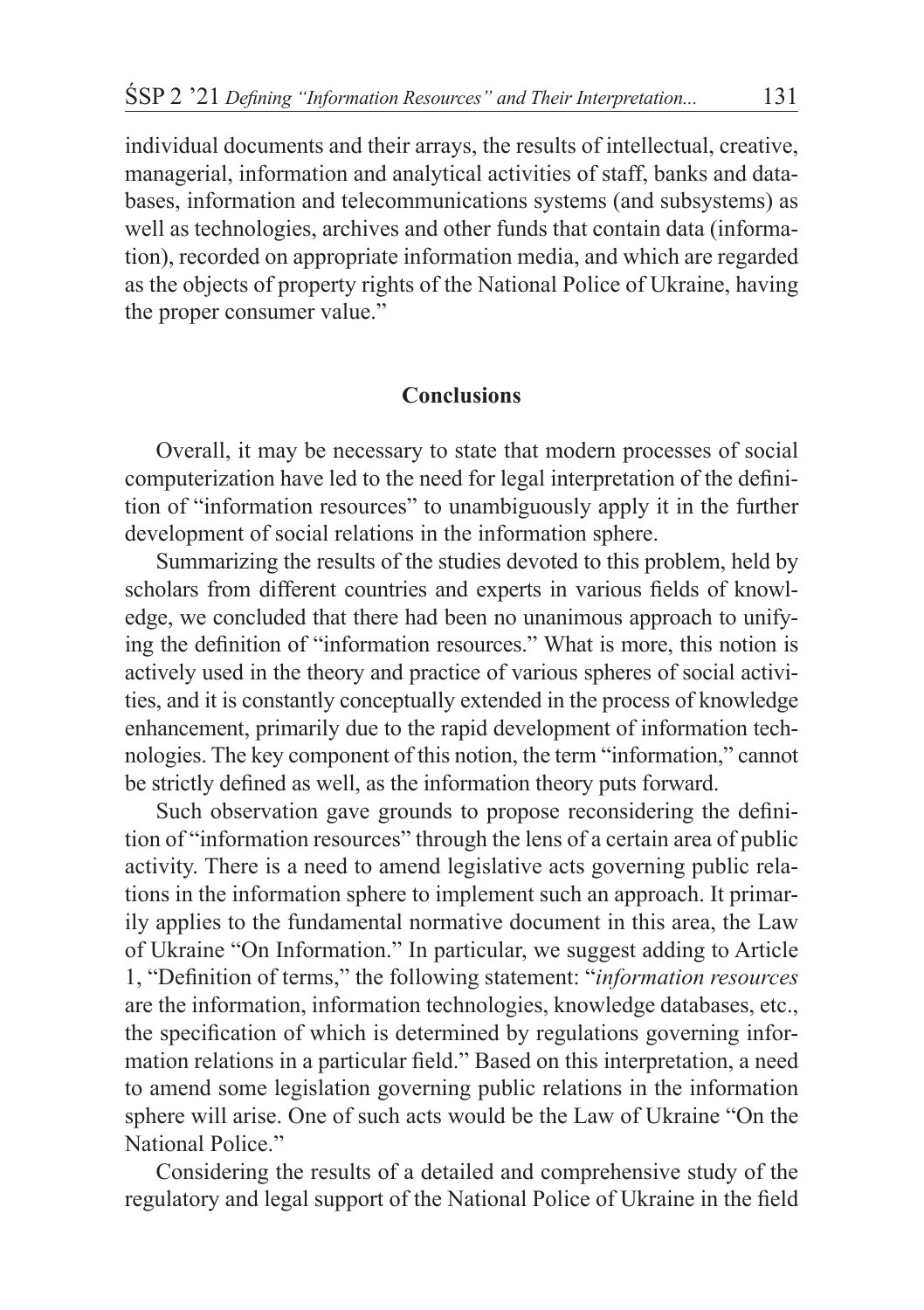of information activities and public relations in this area, we propose to amend the Law of Ukraine "On the National Police." It is recommended to introduce an Article under the title "Definition of Terms" or to add to Article 26 "The formation of information resources by the police" the definition of "information resources," focusing on the scope of information services provided by the National Police. The following formulation is proposed: "information resources of the National Police refer to individual documents and their arrays, the results of intellectual, creative, managerial, information and analytical activities of staff, banks and databases, information and telecommunications systems (and subsystems) as well as technologies, archives and other funds that contain data (information), recorded on appropriate information media, and which are regarded as the objects of property rights of the National Police of Ukraine, having the proper consumer value."

#### **Bibliography**

- Bielevtseva V. V. (2011), *The legal status of information resources*, "Information and Law", no. 3 (3).
- Kormych B. A. (2011), *Information Law*, BURUN and K., Kharkiv.
- Lytvyn N. A. (2016), *Some of the features of the use of information resources the bodies of State fiscal service of Ukraine*, "Comparative and analytical law", no. 2, http://www.pap.in.ua/2\_2016/43.pdf, 03.12.2020.
- Marutyan R. (2009), *Information resources: new approaches to defining the notion*, "Modern Ukrainian politics: Politicians and political scientists about It", vol. 18.
- Mastyanytsia Y. I. (2006), *Information resources of Ukraine: the problems of state regulation*, NISS, Kyiv.
- Minka T. P. (2017), *Scientific-practical commentary to the Law of Ukraine,* "*On the National Police"*, Dnipro.
- *On approval of the Concept of Developing Digital Economy and Society of Ukraine for 2018–2020 and approval of the action plan for its implementation* (2018), Order of the Cabinet of Ministers of Ukraine, 17 January, https://zakon.rada. gov.ua/laws/show/67-2018-%D1%80), 02.03.2021.
- *On Information* (1992), The Law of Ukraine, 2 October, http://zakon2.rada.gov.ua/ laws/show/2657-12, 15.01.2021.
- *On the adoption of the Regulation on the Information and Telecommunication System "Information Portal of the National Police of Ukraine"* (2017), Order of the Ministry of Internal Affairs of Ukraine dated 03.08.2017 No. 676, http://zakon2.rada.gov.ua/laws/show/z1059-17, 12.02.2021.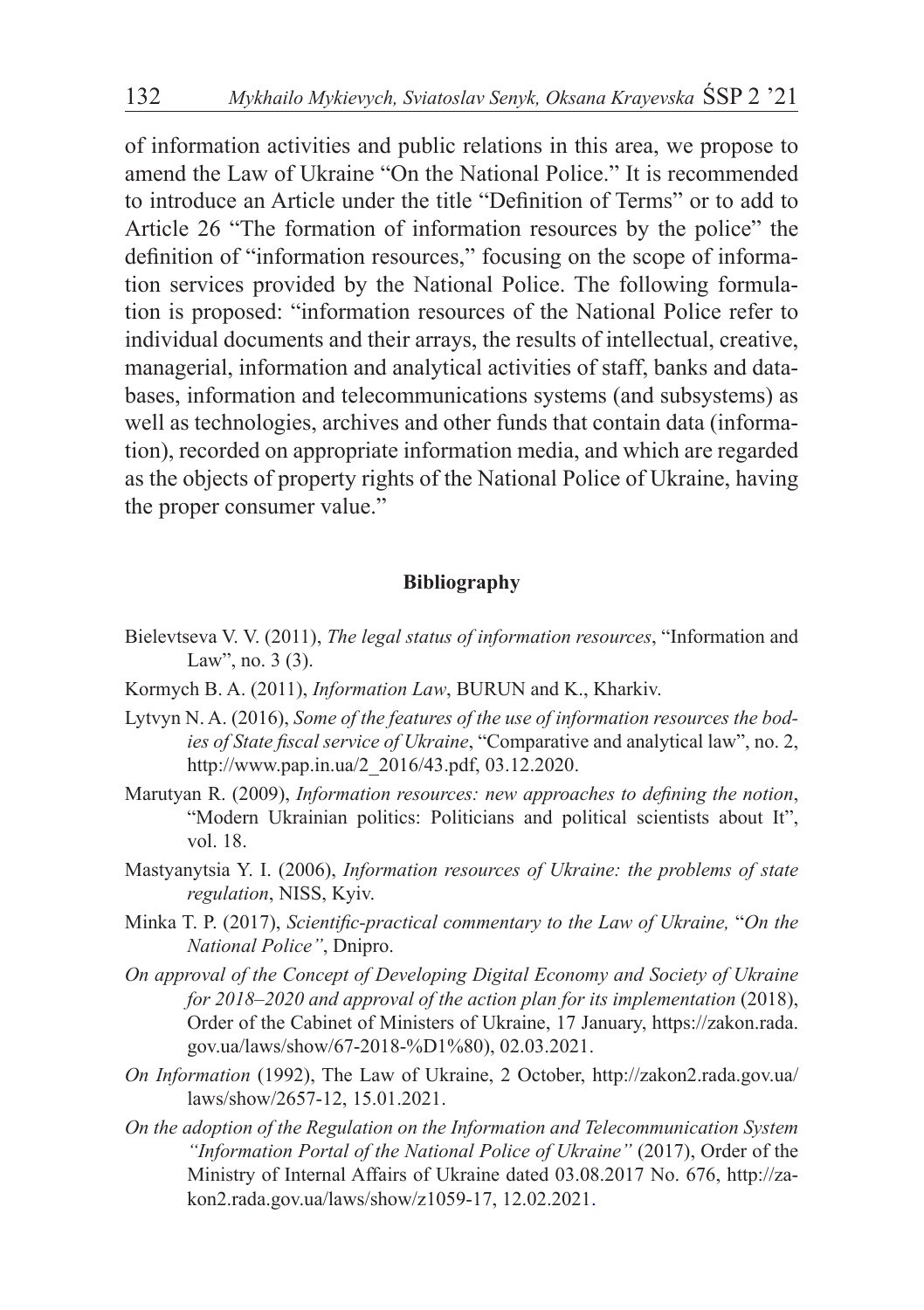- *On the approval of the Procedure for organizing the access to information resources during the information exchange between Ministry of Internal Affairs of Ukraine, the State Migration Service and the State Border Guard Service of Ukraine* (2013), The Order of the MIA Ukraine as of September 29, No. 920.
- *On the Concept of the National Program of Informatization* (1998), The Law of Ukraine as of February 4, No. 75/98-BP, http://zakon5.rada.gov.ua/laws/ show/75/98-%D0%B2%D1%80/page, 15.03.2021.
- *On the Library and Library Services* (1995), Law of Ukraine, 27 January, No. 32/95-VR, http://zakon2.rada.gov.ua/laws/show/32/95-%D0%B2% D<sub>1%80</sub> 03.02.2021
- *On the National Police* (2015), The Law of Ukraine as of July 2, No. 580-VIII, http:// zakon3.rada.gov.ua/laws/show/580-19/, 15.03.2021.
- *On the National Program of Informatization* (1998), The Law of Ukraine as of February 4, No. 74/98-BP, http://zakon3.rada.gov.ua/laws/show/74/98- %D0%B2%D1%80, 15.02.2021.
- *On the Protection of Personal Data* (2010), The Law of Ukraine as of June 1, No. 2297-VI, http://zakon2.rada.gov.ua/laws/show/2297-17/, 12.03.2021.
- Podlevskyi B. M., Rykaliuk R. Ye. (2018), *Theory of Information*, Lviv.
- Senyk S. V. (2017a), *Information process as the component of information analytic services of the National Police of Ukraine*, in: *Theory and practice of combating crime in modern conditions*, Lviv State University of Internal Affairs, Lviv.
- Senyk S. V. (2017b), *The Authority of the National Police in the sphere of provision of information analytics*, in: *Modern constitutionalism: problems of theory and practice*, Lviv State University of Internal Affairs, Lviv.
- Senyk V. V., Kernytsky I. S. (2008), *Information provision of legal activities*, Lviv State University of Internal Affairs, Lviv.
- Shorokhova H. M. (2017a), *Defining the objects of information and legal provision of the services by the National Police of Ukraine*, In: *Priorities for the development of legal sciences in the 21st century*, Odessa.
- Shorokhova H. M. (2017b), *Organizational and legal aspects of the use of modern information technologies in the public service of territorial police agencies*, Comparative and analytical law, № 3, http://www.pap.in.ua/3\_2017/52.pdf, 11.02.2021.
- Sokurenko V. V., Bezpalova O. I., Melnyk K. Yu., Yukhno O. O. et al. (eds.) (2016), *The Law of Ukraine "On the National Police"*: scientific-practical commentary, Kharkiv.
- Sosnin V. O. (2003), *The problems in the state management of the system of national information resources through the prism of the scientific potential of Ukraine*, Kyiv.
- Sydorenko O. (2018), *Information resources as objects of legal relations in the sphere of information*, "Information law", no. 4.